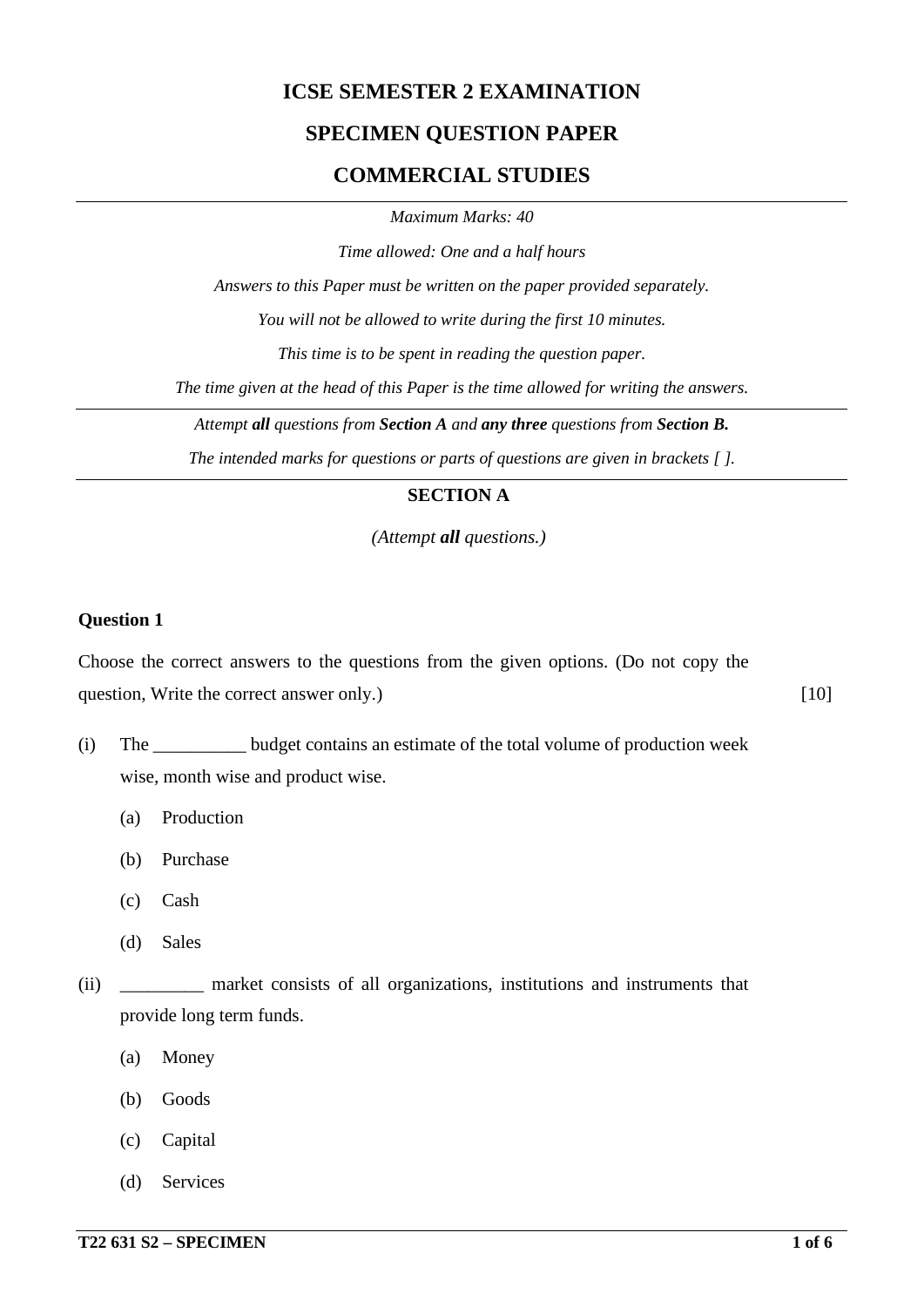(iii) The capital of the company is divided into equal parts called\_\_\_\_\_\_\_\_\_.

- (a) Debentures
- (b) Shares
- (c) Deposits
- (d) Funds
- (iv) The \_\_\_\_\_\_\_\_\_\_ selection tests seek to measure a candidate's capacity to learn particular skills and test his potential abilities.
	- (a) Personality
	- (b) Dexterity
	- (c) Trade
	- (d) Aptitude
- (v) \_\_\_\_\_\_\_\_\_\_ is a positive process which creates a pool of candidates.
	- (a) Recruitment
	- (b) Selection
	- (c) Training
	- (d) Development
- (vi) The \_\_\_\_\_\_\_\_\_\_ function of the Central bank involves settling of claims of Commercial banks through a process of book entries.
	- (a) Monopoly of note issue
	- (b) Government's bank
	- (c) Clearing house
	- (d) Developmental
- (vii) \_\_\_\_\_\_\_\_\_\_ shares do not carry voting rights.
	- (a) Equity
	- (b) Preference
	- (c) Debentures
	- (d) Public deposits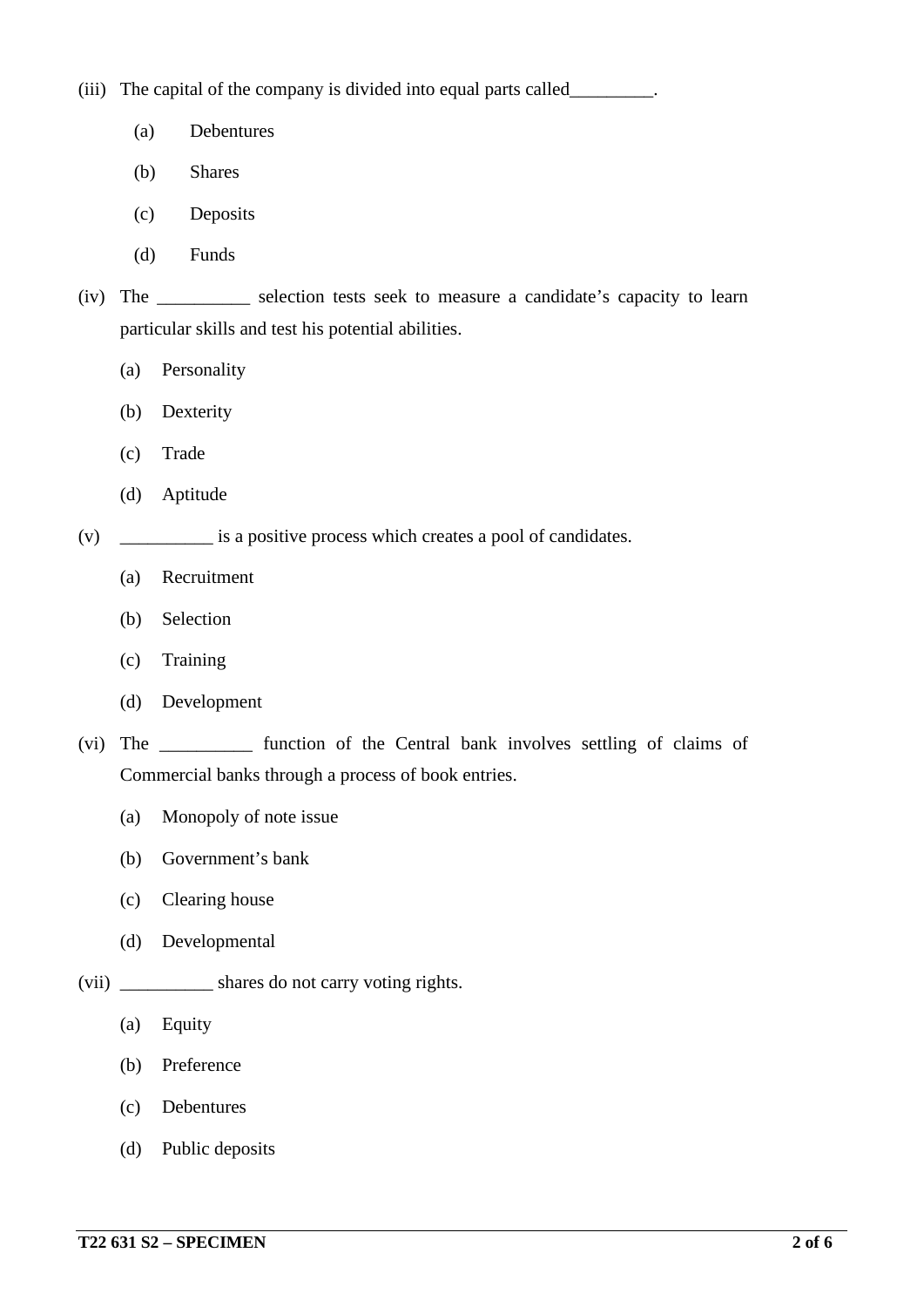(viii) The result of the trading account is the \_\_\_\_\_\_\_\_\_\_ and it is transferred to the Profit and Loss account.

- (a) Gross Profit
- (b) Net Profit
- (c) Bills Receivable
- (d) Bills Payable
- (ix) A \_\_\_\_\_\_\_\_\_\_ is an establishment for storage or accumulation of goods.
	- (a) Bank
	- (b) Warehouse
	- (c) Budget
	- (d) Forecast
- (x) \_\_\_\_\_\_\_\_ means a promise to compensate in case of loss.
	- (a) Causa Proxima
	- (b) Doctrine of Subrogation
	- (c) Indemnity
	- (d) Contribution

#### **SECTION B**

*(Answer any three questions from this Section.)*

#### **Question 2**

| (i)  | Explain Application Blank as a step in the selection process         |                   |
|------|----------------------------------------------------------------------|-------------------|
| (ii) | What is a Production Budget?                                         | $\lceil 2 \rceil$ |
|      | (iii) Explain <i>any three</i> reasons why warehousing is important. | $[3]$             |
|      | (iv) Explain any three Principles of Insurance.                      | $\lceil 3 \rceil$ |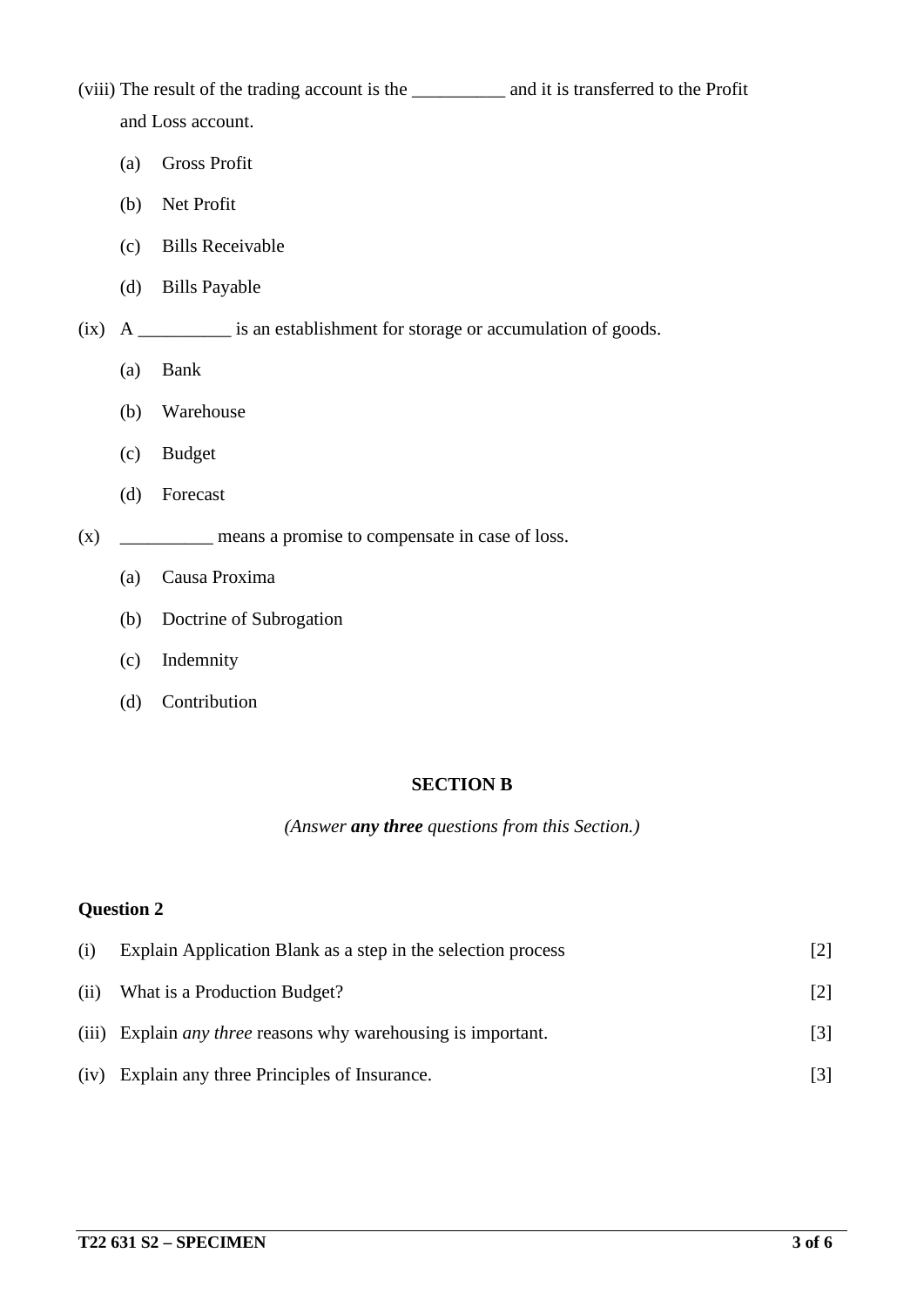# **Question 3**

| (i)   | Explain 'Mobile Wallets'.                                                      | $[2]$ |
|-------|--------------------------------------------------------------------------------|-------|
| (ii)  | What is Insurance?                                                             |       |
| (iii) | Write short notes on:                                                          | $[3]$ |
|       | Fire Insurance<br>(a)                                                          |       |
|       | Cash Credit<br>(b)                                                             |       |
| (iv)  | What is External recruitment? Explain Employment Exchanges and Recommendations |       |
|       | as sources of external recruitment.                                            | $[3]$ |
|       | <b>Question 4</b>                                                              |       |
| (i)   | What is a Budget?                                                              | $[2]$ |
| (ii)  | Explain Placement Agencies as sources of External Recruitment.                 |       |
| (iii) | Explain <i>any three</i> steps of the Selection process.                       |       |
| (iv)  | Write Short notes on:                                                          | $[3]$ |
|       | Discounting of bills of exchange<br>(a)                                        |       |
|       | <b>IMPS</b><br>(b)                                                             |       |
|       | <b>Question 5</b>                                                              |       |
| (i)   | What is a Central Bank?                                                        | $[2]$ |
| (ii)  | What is a Master Budget?                                                       |       |
| (iii) | Explain any two functions of the Central Bank.                                 |       |
| (iv)  | Write short notes on:                                                          | $[3]$ |
|       | <b>Intellectual Property Fraud</b><br>(a)                                      |       |
|       | Internet and Cyber fraud<br>(b)                                                |       |
|       | <b>Question 6</b>                                                              |       |
| (i)   | State any two differences between Credit Card and Debit Card.                  | $[2]$ |
| (ii)  | State any two Disadvantages of Internal Recruitment.                           | $[2]$ |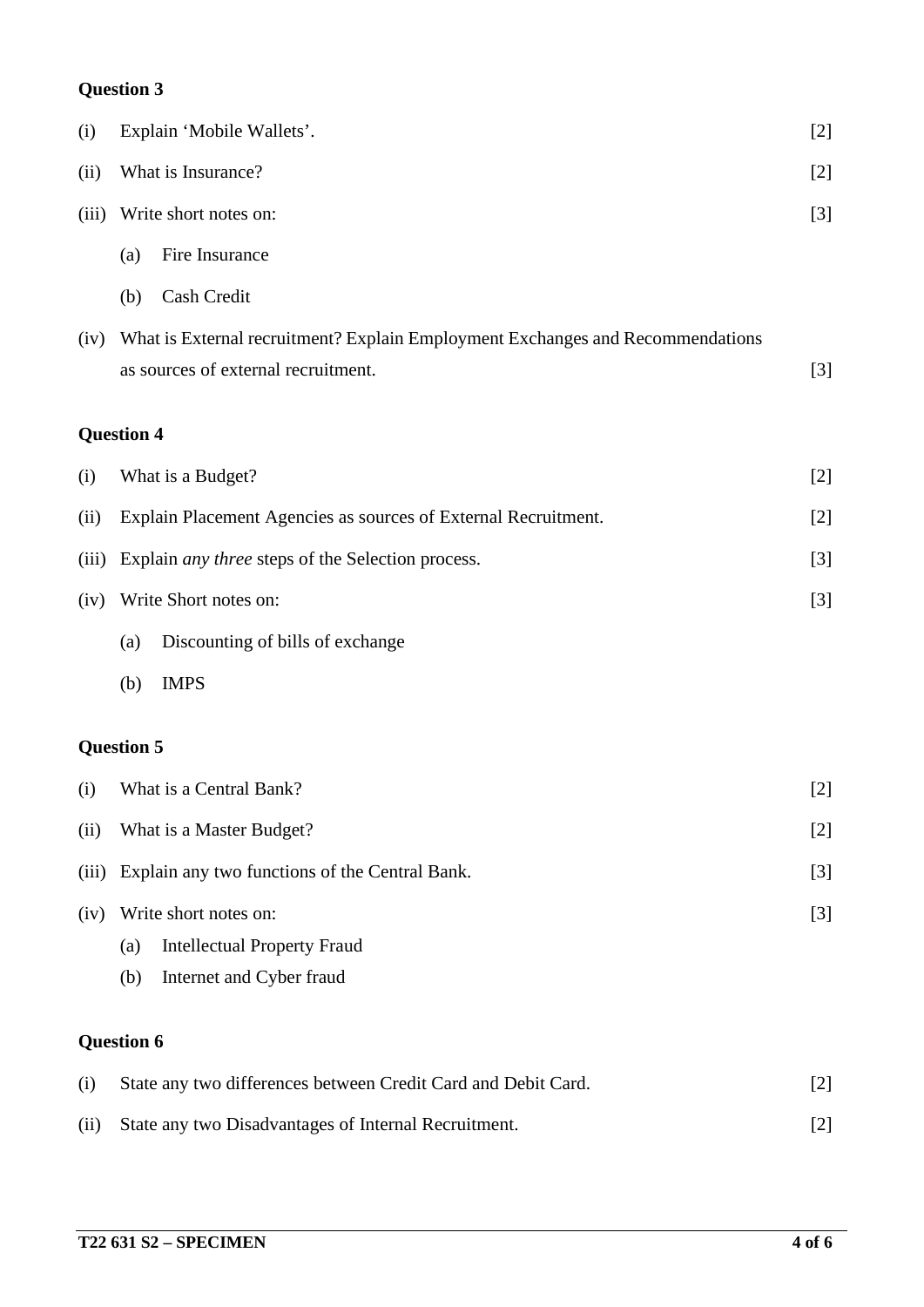(iii) Use the following Trial Balance to complete the Final Accounts of Ms. K. Pant for the year ending March 31, 2021. [6]

| <b>Particulars</b>      | Dr.      | Cr.      |
|-------------------------|----------|----------|
| Capital                 |          | 3,78,000 |
| Drawings                | 40,000   |          |
| Plant and Machinery     | 1,60,000 |          |
| Creditors               |          | 1,00,000 |
| Debtors                 | 1,40,000 |          |
| Purchases               | 2,75,000 |          |
| Purchase returns        |          | 14,000   |
| <b>Sales</b>            |          | 4,40,000 |
| <b>Sales Returns</b>    | 20,000   |          |
| Cash in Hand            | 30,000   |          |
| Wages                   | 80,000   |          |
| Repairs                 | 16,000   |          |
| <b>Salaries</b>         | 60,000   |          |
| <b>Opening Stock</b>    | 45,000   |          |
| Rent                    | 24,000   |          |
| <b>Bills Receivable</b> | 24,000   |          |
| <b>Bills Payable</b>    |          | 40,000   |
| <b>Bad Debts</b>        | 10,000   |          |
| Carriage Inwards        | 18,000   |          |
| Furniture               | 30,000   |          |
|                         | 9,72,000 | 9,72,000 |

**TRIAL BALANCE**

Closing Stock was valued at Rs. 1,00,000

# **Trading Account of Ms. K.Pant for the year ending March 31, 2021**

|                                                           | Dr.      |                                    | Cr.      |  |
|-----------------------------------------------------------|----------|------------------------------------|----------|--|
| <b>Particulars</b>                                        |          | <b>Amount   Particulars</b>        | Amount   |  |
| To Purchases 2,75,000                                     |          | By Sales 4,40,000                  |          |  |
| $(i) (-)$                                                 |          | 2,61,000 $(-)$ Sales Return 20,000 | 42,0000  |  |
| To Wages                                                  | 80,000   | By Closing Stock                   | 1,00,000 |  |
| To Opening Stock                                          | 45,000   |                                    |          |  |
| (ii)                                                      | (ii)     |                                    |          |  |
| To Gross Profit transferred<br>to Profit and Loss Account | (iii)    |                                    |          |  |
|                                                           | 5,20,000 |                                    | 5,20,000 |  |